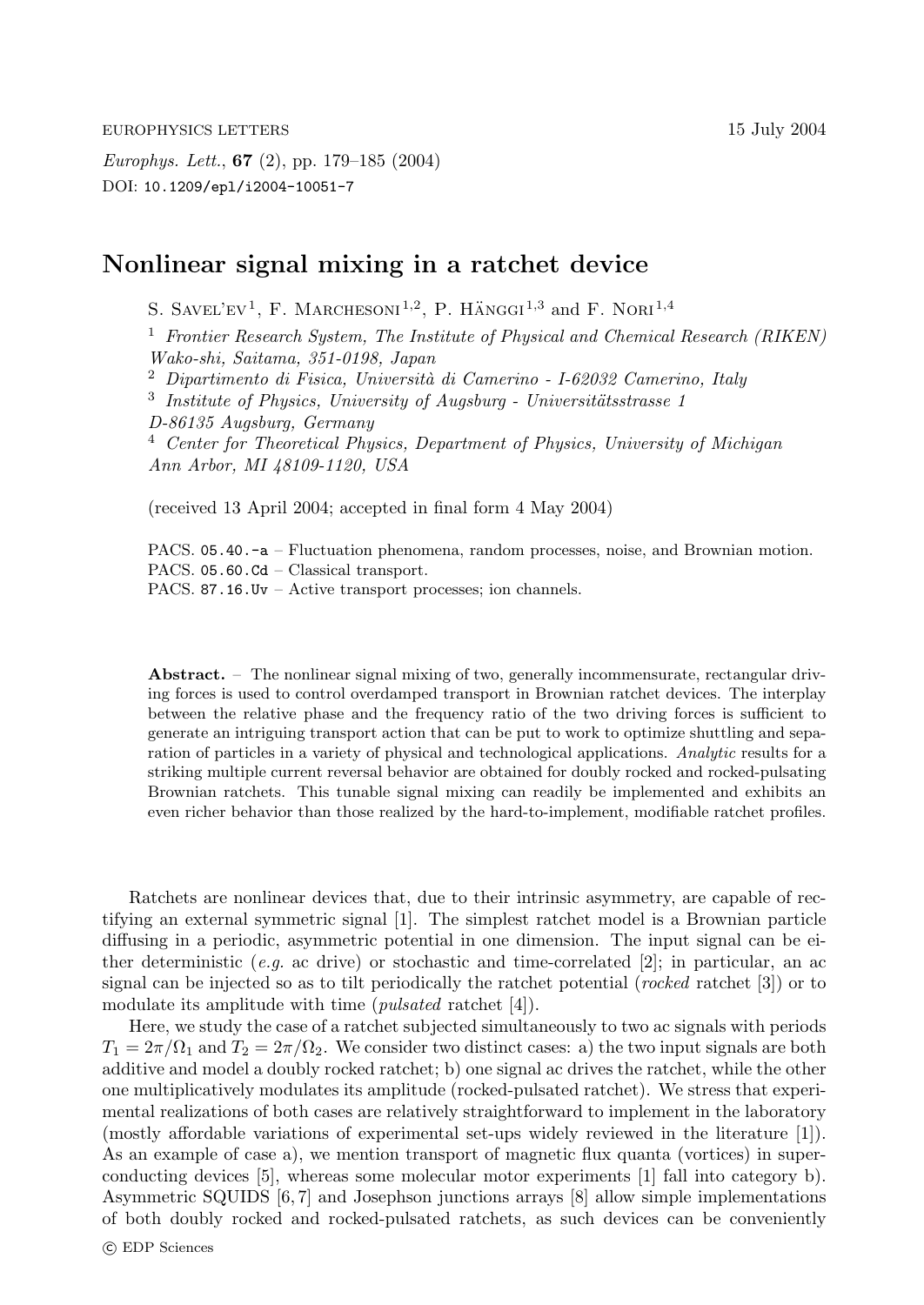

Fig. 1 – (a) Ratchet potentials. High- and low-barrier configurations  $V_{\pm}(x)$  of the modulated potential  $V(x, t)$ , *i.e.*  $V_{\pm}(x) = V_0(x)(1 \pm A_2)$  (dotted curves) with  $A_2 = 0.5$ . Reference ratchet potential (solid curve):  $V_0(x) = qx/l_1$  for  $0 < x < l_1$ ;  $= q - q(x - l_1)/l_2$  for  $l_1 < x < l = l_1 + l_2$ , with  $q = 1, l_1 = 0.9$ , and  $l = 1$ ; the barrier height  $\Delta V_0$  coincides with q. (b) Response curve  $j(A)$  of the potential  $V_0(x)$ driven by a rectangular force  $A_1(t)$  with  $A_1 = A$  in the adiabatic limit  $\Omega_1 \to 0$  at zero temperature  $D = 0$  (dashed curve), and low temperature  $D/\Delta V_0 = 0.05$  (solid curve). (c) Input signals  $A_1(t)$ (dashed), and  $A_2(t)$  (solid) with  $\Omega_2 = 3\Omega_1$  (upper) and  $\Omega_2 = 2\Omega_1$  (lower); also:  $\phi_1 = \phi_2 = 0$ ,  $A_1 = 1$ , and  $A_2 = 0.9$ . (d) Net currents  $j_{\pm}(\Omega_2, A_2)$  in the tilted rocked ratchet  $V_0(x) \mp |A_1|x$  for  $A_1 = A_2 \equiv A$ ,  $\Omega_2 = 1.5$ , and  $D = 0$ ;  $V_0(x)$  parameters:  $q = 0.4$ ,  $l_1 = 0.7$ , and  $l = 1$ .

driven by independent external signals (either additive or multiplicative). Finally, a variety of tunable physical systems can be effectively controlled through the combined action oftwo (either independent or correlated) applied signals, like colloids in arrays of optical tweezers  $[9]$ , interacting binary mixtures driven on (asymmetric) period substrates [10], ferrofluids [11], dislocation transport in crystalline solids [12, 13], or electron pumping in quantum dots [14].

The key result of this letter is that, no matter how we feed two periodic signals into a ratchet device, *signal mixing* determines a rich behavior of the ratchet dynamics depending on the ratio  $\Omega_2/\Omega_1$  and both signal phases and amplitudes. In particular, we prove that the rectification of a primary signal by a Brownian ratchet can be controlled more effectively by applying a secondary (additive or multiplicative) signal with tunable frequency and phase, than by tinkering with the ratchet potential parameters. The latter is often difficult to implement experimentally, while tailoring the driving can be readily accomplished. Although the complexity of chaos cannot be observed in *overdamped*, adiabatically driven ratchet systems, the control of the relative phase and the frequency ratio of the driving provides a versatile way to control particle transport.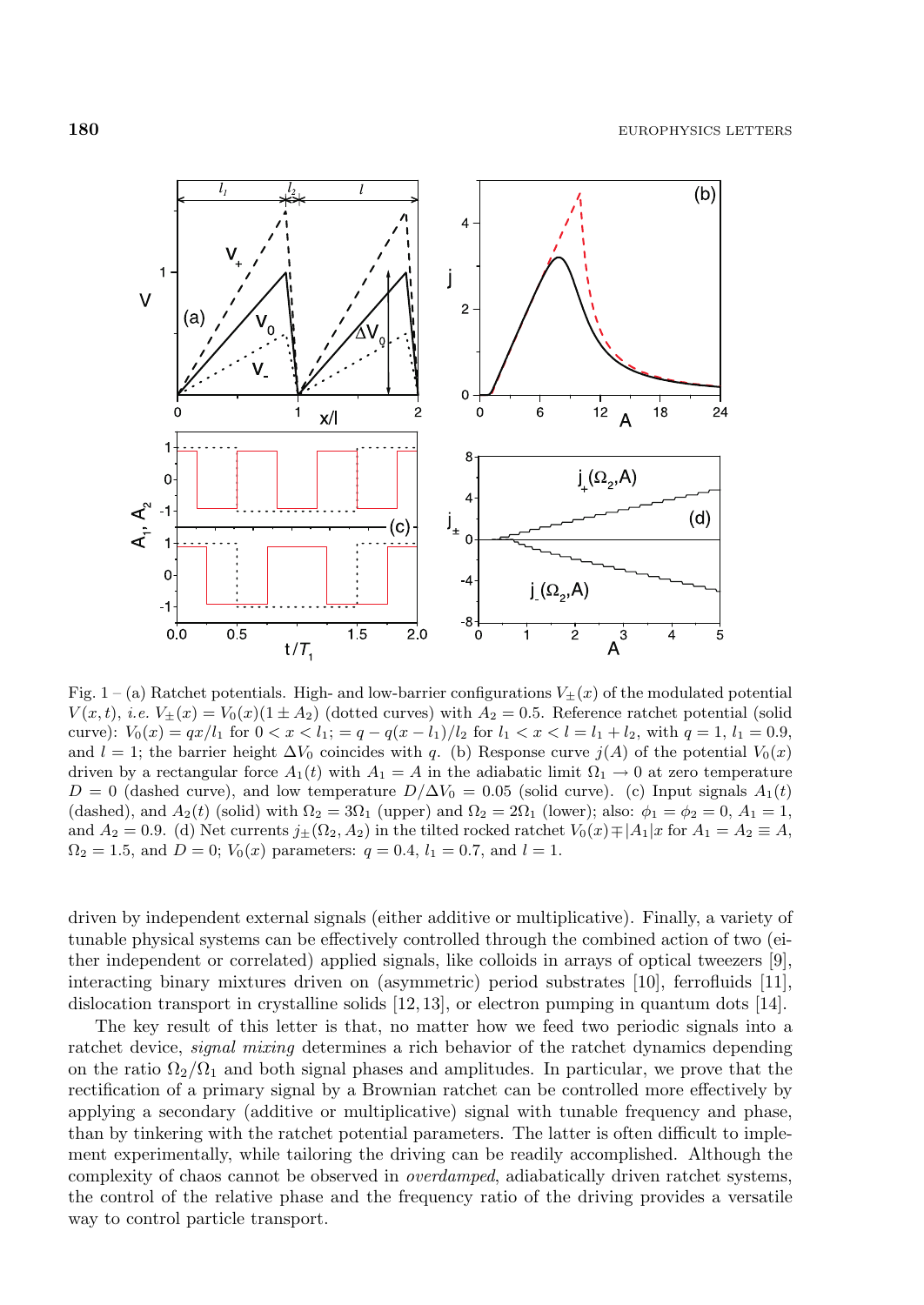To start, let us consider the Brownian ratchet model: an overdamped Brownian particle  $x(t)$  diffusing in a piecewise linear asymmetric potential  $V_0(x)$  (shown in fig. 1a). Two rectangular input signals,  $A_i(t) = A_i$  sgn $[\cos(\Omega_i t + \phi_i)]$  with  $i = 1, 2, A_i \geq 0$ , and sgn[...] denoting the sign of its argument  $[\ldots]$ , act on the particle according to the Langevin equation

$$
\dot{x} = -V'(x, t) + A_a(t) + \xi(t),\tag{1}
$$

where  $\xi(t)$  is a stationary Gaussian white noise with  $\langle \xi(t) \rangle = 0$  and  $\langle \xi(t) \xi(0) \rangle = 2D\delta(t)$ , and

$$
V(x,t) = V_0(x) \left[ 1 + A_m(t) \right].
$$
 (2)

Equation (1) allows two distinct ways of coupling an additional control signal  $A_2(t)$  to a rocked ratchet driven by  $A_1(t)$ : a) *doubly rocked ratchet*:  $A_m(t) = 0$ ,  $A_a(t) = A_1(t) + A_2(t)$ ; b) *rocked-pulsated ratchet:*  $A_a(t) = A_1(t), A_m(t) = A_2(t)$  with  $A_2 \leq 1$ . In our analytical discussion we assume that intra-well relaxation occurs on a much shorter time scale than either both periods  $T_1$  and  $T_2$  (fully adiabatic), or one period,  $T_1$  or  $T_2$  (partially adiabatic). Moreover, without loss of generality, adopting a piecewise linear substrate potential  $V_0(x)$ , as in fig. 1a, greatly simplifies the presentation below.

*Doubly rocked ratchet.* The advantage of taking the *fully adiabatic* limit  $(\Omega_1, \Omega_2 \rightarrow 0)$ is that the output  $j(\Omega_1, \Omega_2, A_1, A_2)$  of a doubly rocked ratchet is expressible analytically (see eq. (4) in ref. [3]) in terms of the current  $j(A)$  of the well-studied one-frequency rocked ratchet [3], corresponding to setting  $A_1 = A$ ,  $A_2 = 0$  with  $\Omega_1 \to 0$  (fig. 1b). Note that here  $j(A)$  is a symmetric function of  $A$ ,  $j(A) = j(-A) = A[\mu(A) - \mu(-A)]/2$ , where  $\mu(A)$  is the nonlinear mobility of an overdamped particle running down the tilted ratchet potential  $V_0(x)$ − Ax. By inspecting fig. 1c, one concludes that the overall ratchet current  $j(\Omega_1, \Omega_2, A_1, A_2)$ results from the interplay of the two usual one-frequency currents  $j(A_1 + A_2)$  and  $j(A_1 - A_2)$ driven by the ac amplitudes  $A_1+A_2$  and  $A_1-A_2$ , respectively, *i.e.* for any positive integers m, n

$$
j\left(\Omega_1, \Omega_2 = \Omega_1 \frac{2m-1}{2n-1}, A_1, A_2\right) = j_{\text{avg}}(A_1, A_2) - \frac{(-1)^{m+n} p(\Delta_{n,m})}{(2m-1)(2n-1)} \Delta j(A_1, A_2),\tag{3}
$$

while the rectified current assumes the baseline value  $j_{\text{avg}}(A_1, A_2) = \frac{1}{2} [j(A_1 - A_2) + j(A_1 + A_2)]$ <br>in all other cases. Therein  $\Delta_{\text{max}} = (2n - 1)\phi_2 - (2m - 1)\phi_1 \text{ mod } 2\pi$  and in all other cases. Therein,  $\Delta_{n,m} \equiv (2n-1)\phi_2 - (2m-1)\phi_1 \mod 2\pi$ , and

$$
\Delta j(A_1, A_2) = \frac{1}{2} [j(A_1 - A_2) - j(A_1 + A_2)].
$$
\n(4)

The  $\phi_1$ ,  $\phi_2$  modulation is fully described by the multiplicative phase factor  $p(\phi) = |\pi \phi$ |/ $\pi$  – 0.5.

Let us state a few important remarks: 1) The doubly-rocked-ratchet current (in the fully adiabatic limit) is insensitive to  $\Omega_1$ ,  $\Omega_2$ , except at "integer-valued odd harmonics", *i.e.*  $\Omega_2/\Omega_1 = (2m-1)/(2n-1)$ . Its intensity coincides with the "baseline" value  $j_{\text{avg}}(A_1, A_2)$ ; spikes with decreasing amplitude  $\Delta j(A_1, A_2)/(2m-1)(2n-1)$  show up at large, integervalued odd harmonics; 2) The sign of the spike factor  $\Delta j(A_1, A_2)$  is sensitive to the signal amplitudes  $A_1$ ,  $A_2$ . For instance, if we choose  $A_1$ ,  $A_2$  so that  $A_1 + A_2$  and  $|A_1 - A_2|$  fall onto the rising (decaying) branch of  $j(A)$  in fig. 1b, then  $\Delta j(A_1, A_2)$  is negative (positive); 3) The current spikes at  $\Omega_2/\Omega_1 = (2m-1)/(2n-1)$  depend on the initial value of  $\phi_2$  and  $\phi_1$ , and for a fixed  $\phi_1$ , their amplitude oscillates proportional to the modulation factor  $p(\Delta_{n,m})$ . All these properties are illustrated in fig. 2, where results from numerical simulation are displayed *vs.* the angular frequency  $\Omega_2$  at fixed  $\Omega_1$ . We remark that the overall sign of our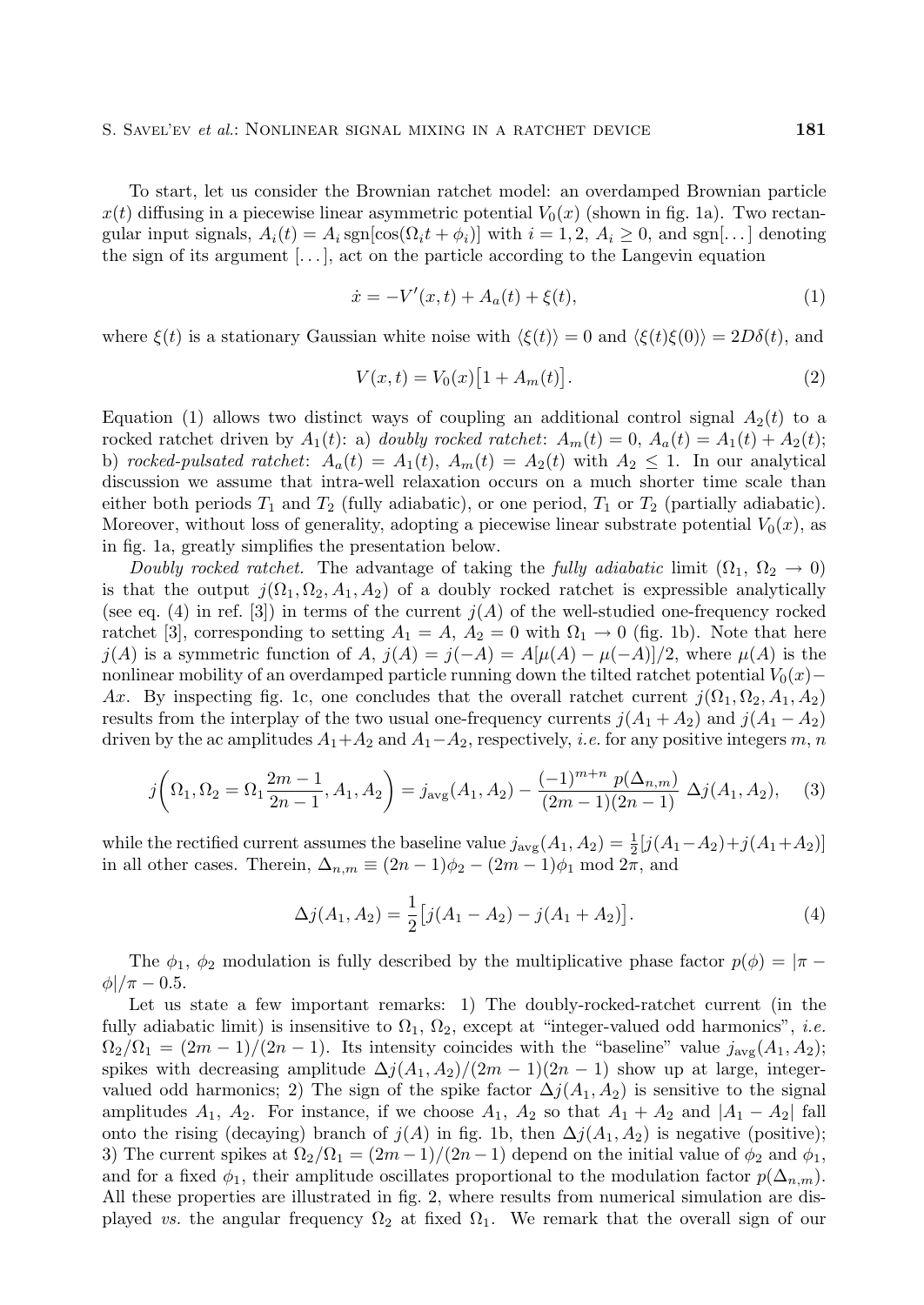

Fig. 2 – Rectified Brownian ratchet current driven by two rectangular signals  $A_1(t)$ ,  $A_2(t)$  with fixed amplitudes: (a), (b) doubly rocked ratchet, (c) rocked-pulsated ratchet. (a) Numerical simulations for  $\phi_1 = \phi_2 = \pi$  and  $\Omega_1 = 0.01$  (open circles) and fully adiabatic approximation (green line and green crosses). The baseline  $j_{avg}(A_1, A_2) = \frac{1}{2} [j(A_1 - A_2) + j(A_1 + A_2)]$  is indicated by the green line; the spikes at some selected "integer-valued odd harmonics" are marked with green crosses  $(\times)$ ; (b) Fully adiabatic approximation for  $\phi_1 = \phi_2 = 3\pi/2$  (main panel) and  $\phi_1 = 3\pi/2$ ,  $\phi_2 = \pi/2$  (inset). In both cases,  $A_1 = 3$ ,  $A_2 = 2$ ,  $D = 0.6$ , and  $V_0(x)$  as in fig. 1. (c) Numerical simulations in the fully adiabatic regime with  $A_1 = 4$ ,  $A_2 = 0.5$  and  $\Omega_1 = 0.01$ ; noise level:  $D = 0.4$ . Main panel:  $\phi_1 = \phi_2 = \pi$  (fully adiabatic approximation); inset: simulation (open circles) *vs.* the fully adiabatic approximation  $(\times)$ for  $\phi_1 = \pi$  and  $\phi_2 = 0$ .  $V_0(x)$  parameters are:  $q = 2$ ,  $l_1 = 0.9$ ,  $l = 1$ .

doubly rocked ratchet is always determined by the polarity of  $V_0(x)$  (positive in fig. 1a), as  $|\Delta j(A_1, A_2)| < |j_{\text{avg}}(A_1, A_2)|$  for any choice of  $A_1, A_2$ .

In the *partially adiabatic* regime, where only one frequency tends to zero (say,  $\Omega_1 \rightarrow 0$ ) multiple current inversions are possible (fig. 3); this is in clear contrast to the adiabatic, singly rocked case  $[3]$ . The underlying mechanism hinges on the step structure  $[3]$  of the onefrequency rocked-ratchet current in the nonadiabatic regime (see fig. 1d), where  $\Omega_2$  is small but finite. For instance, in the limit  $\Omega_1 \to 0$  the net current of the doubly rocked ratchet (a) can be easily approximated to

$$
j(\Omega_1 \ll \Omega_2, A_1, A_2) = \frac{1}{2} [j_+(\Omega_2, A_2) + j_-(\Omega_2, A_2)],
$$
\n(5)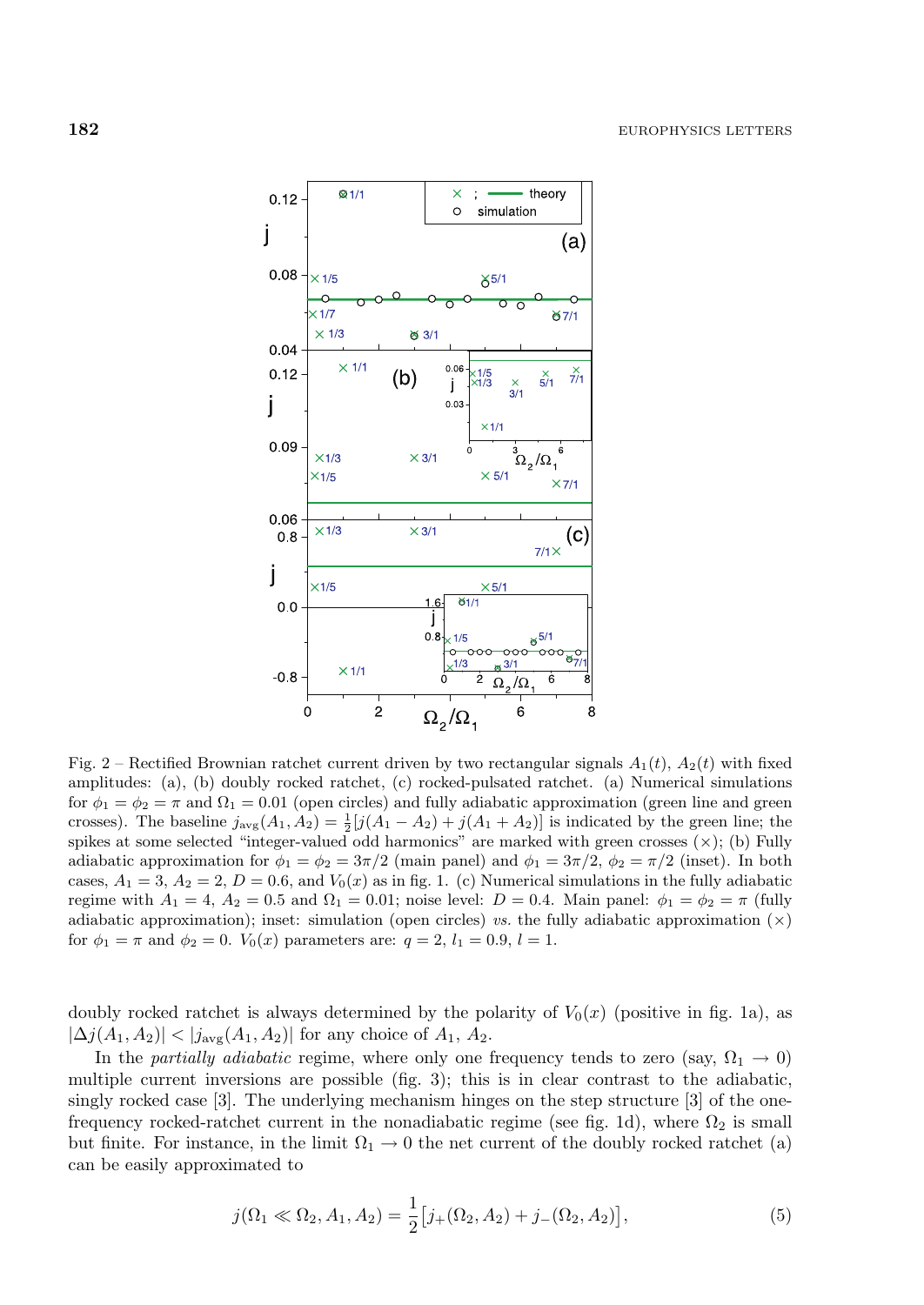

Fig. 3 – Rectified current in the doubly rocked ratchet with  $A_1 = A_2 = A$ ,  $T_1 = 10^3$ ,  $T_1/T_2 = 240$ . Simulation data for  $D = 0$  (solid triangles),  $5 \cdot 10^{-3}$  (dots), 0.05 (open triangles). The stepwise solid curve is our prediction for  $D = 0$  (see text). Potential parameters are as in fig. 1d. Inset: as in the main panel but for  $A_2 = 0.9A_1$ , and  $D = 0.005$  (red dots), 0.02 (black dots).

where  $j_{\pm}(\Omega_2, A_2)$  is the average current across the static tilted ratchet potential  $V_0(x) \neq |A_1|x$ driven by the rectangular signal  $A_2(t)$ . Note that for  $\Omega_2 \gg \Omega_1$ , the commensuration spikes (3) can be neglected as they decay proportional to  $\Omega_1/\Omega_2$ .

In order to clarify the resulting current structure (5), in fig. 3 we consider the simplified case  $A_1 = A_2 \equiv A$  and  $\Omega_2 \gg \Omega_1$ . During one half longer period  $T_1/2$ , the total ac force  $A_a(t)$  switches many times either between 0 and 2A, or between 0 and  $-2A$  with frequency  $\Omega_2$ . The adiabatic condition requires that the higher forcing frequency  $\Omega_2$  is lower than the deterministic relaxation rate  $\Omega_q = q/2l^2$ , *i.e.* the Brownian particle reaches a  $V_0(x)$  minimum<br>during sach half namied  $T_0/2$  when  $A_1(t) = 0$ . As a separature the particle marks and during each half period  $T_2/2$  when  $A_a(t) = 0$ . As a consequence, the particle moves an integer number of unit cells  $l$  during each short period  $T_2$ , thus determining the step-like structure of the currents  $j_{\pm}$  displayed in fig. 1d. A straightforward analytical calculation of the average particle velocity to the right (left) yields  $v_{\pm}(A) = \pm nl/T_2$  for  $A_{\pm}^{(n+1)} < A < A_{\pm}^{(n)}$ and  $v_{\pm}(A) = 0$  for  $A < A_{\pm}^{(1)}$ , with

$$
A_{\pm}^{(n)} = \frac{1}{2} \left( \frac{(2n-1)l \pm \delta l}{2T_2} \mp f + \sqrt{\left[ \frac{(2n-1)l \pm \delta l}{2T_2} \pm f \right]^2 + \frac{Q^2}{l_1 l_2} + \frac{2Q}{T_2}} \right) \tag{6}
$$

with the half difference  $f = Q(l_1 - l_2)/(2l_1l_2)$  of the stopping forces and  $\delta l = l_1 - l_2$ . The analytical expression  $[v_{+}(A) - v_{-}(A)]/2$  for the ratchet current compares very well with the simulation data displayed in fig. 3. We notice that on increasing  $A$ , the resulting ratchet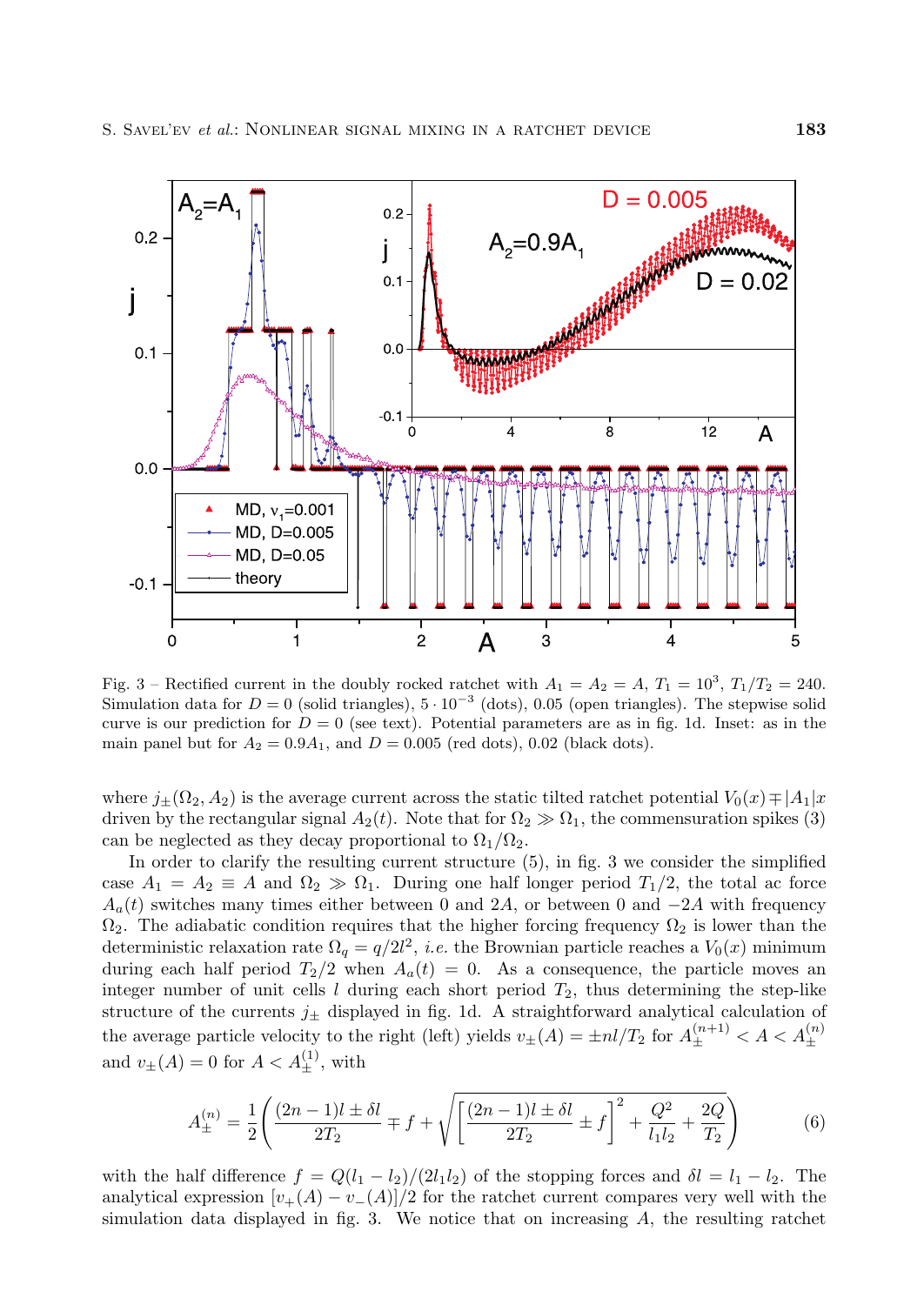current develops a negative tail made of entrained rectangular teeth of the same size. Such a negative tail persists in the presence of noise, although the teeth get gradually suppressed, thus implying, at variance with the fully adiabatic limit, a robust inverted output signal. Finally, for  $A_1/A_2 \neq 1$ , the ratchet characteristics grow much more complicated, though still expressible in terms of eq.  $(5)$ , and may exhibit multiple current inversions (fig. 3, inset).

*Rocked-pulsated ratchet.* The mixing of an additive and a multiplicative signal provides a *control mechanism* of potential interest in device design. In the *fully adiabatic* limit, the ac-driven Brownian particle can be depicted as moving back and forth over two alternating ratchet potentials  $V_{\pm}(x) = V_0(x)(1 \pm A_2)$ . Both potential configurations  $V_{\pm}(x)$  are capable of rectifying the additive driving signal  $A_1(t)$ ; the relevant net currents  $\vec{j}_{\pm}(A_1)$  are related to the curve  $j(A)$  plotted in fig. 1b:  $\bar{j}_{\pm}(A_1) = (1 \pm A_2) j[A_1/(1 \pm A_2)]$  with  $D \rightarrow D/(1 \pm A_2)$ . On separating the time interval  $(2n-1)T_1$  into a time-uncorrelated sequence of  $(2m-1)$  shorter driving cycles  $T_2$  along  $V_{\pm}(x)$  (we assumed  $m>n$ , see fig. 1c), one eventually casts the total ratchet current into the form (3) with

$$
j_{\text{avg}}(A_1, A_2) = (1/2) [\bar{j}_{-}(A_1) + \bar{j}_{+}(A_1)], \qquad \Delta j(A_1, A_2) = (1/2) [\bar{v}_{-}(A_1) - \bar{v}_{+}(A_1)], \quad (7)
$$

where  $\overline{v}_{\pm}(A_1) = A_1[\mu_{\pm}(A_1) + \mu_{\pm}(-A_1)]/2$ . We recall that in our notation  $\mu_{\pm}(A)$  is the static mobility of the tilted potentials  $V_{\pm}(x) - Ax$ .

One can show that  $|\Delta j(A_1, A_2)|$  may grow larger than  $|j_{avg}(A_1, A_2)|$  and, therefore, a current reversal may take place for appropriate values of the model parameters, as shown by the simulation results offig. 2c. In fact, a relatively small modulation ofthe ratchet potential amplitude at low temperature can easily reverse the polarity of the simply rocked ratchet  $V_0(x)$ . Let us consider the simplest case possible,  $\Omega_1 = \Omega_2$  and  $\phi_1 = \phi_2$ : As the ac drive points in the "easy" direction of  $V_0(x)$ , namely to the right, the barrier height  $V(x, t)$  is set at its maximum value  $\Delta V_0(1+A_2)$ ; at low temperatures, the Brownian particle cannot overcome it within a half ac-drive period  $T_1/2$ . In the subsequent half period the driving signal  $A_1(t)$ changes sign, thus pointing against the steeper side of the  $V(x,t)$  wells, while the barrier height drops to its minimum value  $\Delta V_0(1 - A_2)$ : Depending on the value of  $\Delta V_0/D$ , the particle may have a better chance to escape a potential well to the left than to the right, thus making a current reversal possible. Of course, the net current may be controlled via the modulation parameters  $A_2$  and  $\phi_2$ , too.

For both, the doubly rocked case a) and the rocked-pulsating case b), eq. (3) is symmetric under  $m \leftrightarrow n$  exchange. This implies that, as long as the fully adiabatic approximation is tenable, each spectral spike  $(m, n)$  of the ratchet current is mirrored by a spike  $(n, m)$  of equal strength (see fig. 2). This is not true, *e.g.*, in the *partially adiabatic* regime, where the dynamics depends critically on whether  $\Omega_1/\Omega_2$  or  $\Omega_2/\Omega_1$  tends to zero. In the former limit additional current inversions may be observed.

The rich and intriguing effects we have investigated with this work should not be mistaken for a manifestation of harmonic mixing (HM) [15, 16], namely the mechanism where two or more linearly superimposed periodic input signals may develop a phase-dependent dc output as an effect of nonlinearity. Notice that HM may occur in a symmetric device, too. More importantly, a simple perturbation argument [15] leads to conclude that in case a) HM for a symmetric device in the fully adiabatic regime is totally suppressed by using rectangular waveforms. Moreover, rectification induced by the interplay of additive and multiplicative signals rests upon a sort of *synchronized gating* mechanism peculiar to case b). In this regard, such a mechanism can also not be considered as a HM manifestation; rather, it exhibits some similarities with the problem of polychromatic driven stochastic processes, like the control of Stochastic Resonance [17, 18].